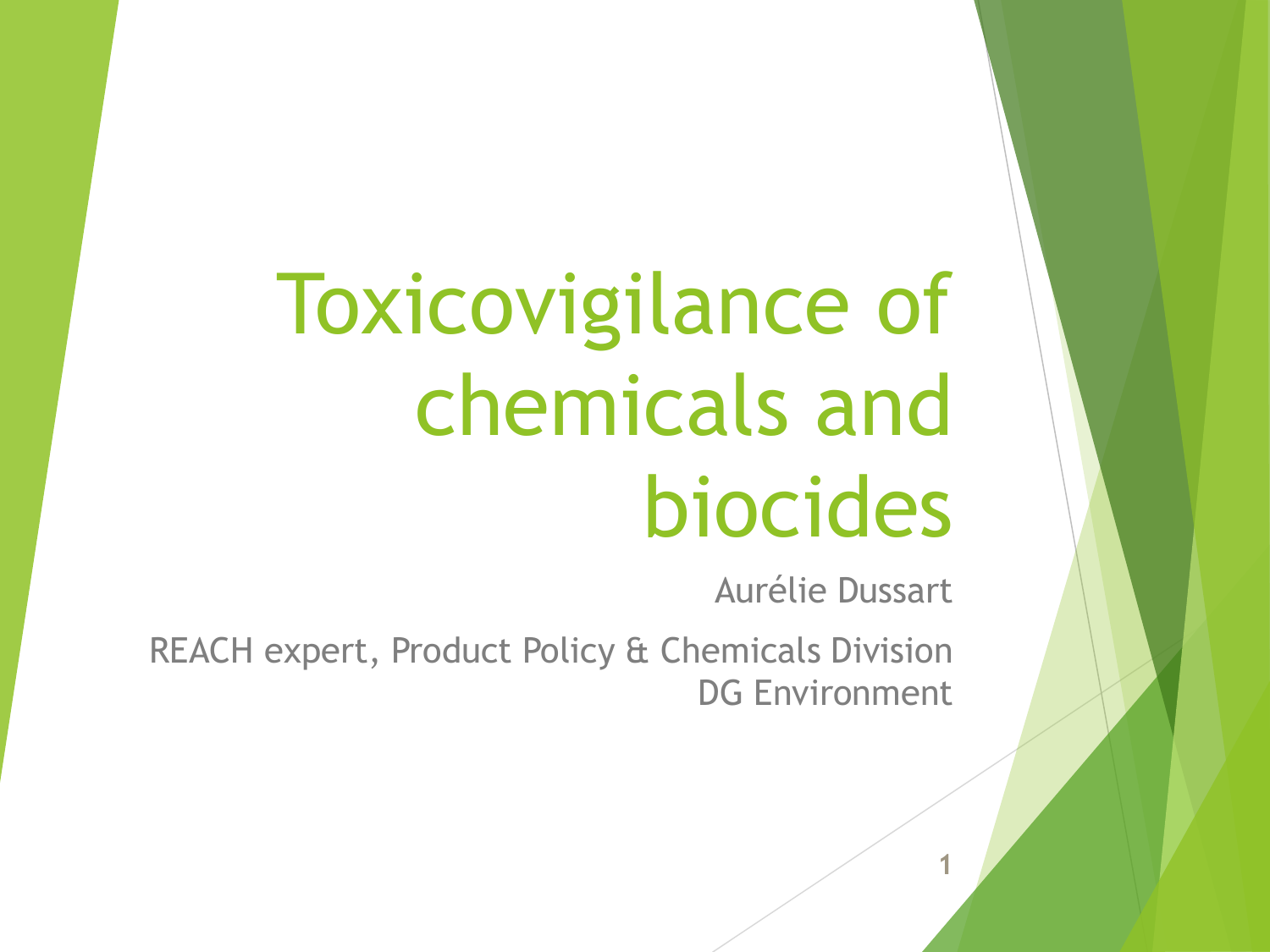#### Role of the Poison Centre & Legal obligations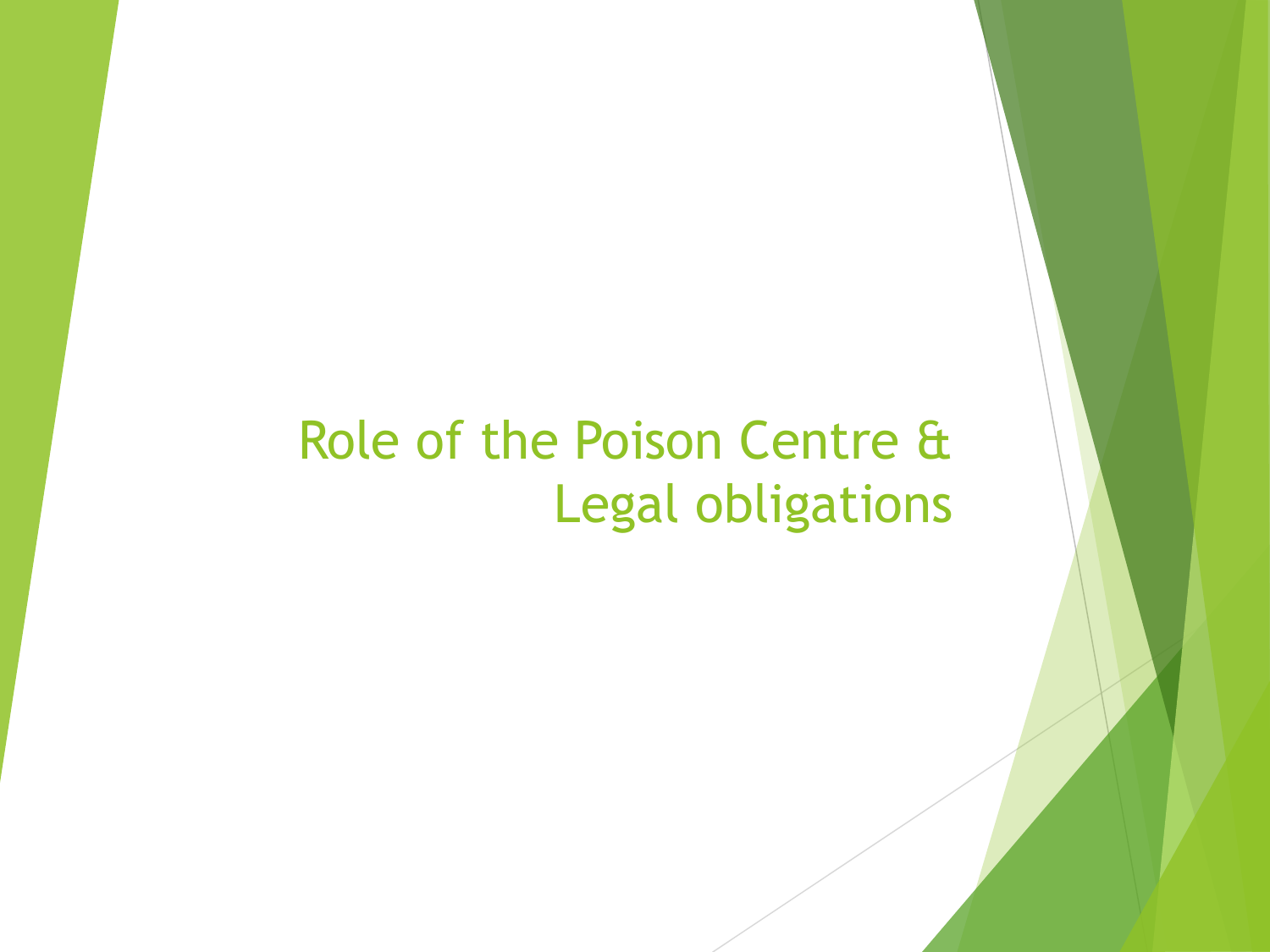### Role of the Poison Centre

- The Poison Centre has a directory of the composition of hazardous mixtures being placed on the Belgian market (7,320 new notifications in 2018).
- The aim is the prevention and emergency response in case of an accident.
- A hazardous mixture must be notified to the Poison Centre at least 48 hours before its placing on the market by the responsible for the product.
- The emergency line is available 7 days a week and 24 hours a day.
- The Centre received 59,313 calls in 2018.

#### **Emergency No : 070 245 245** 225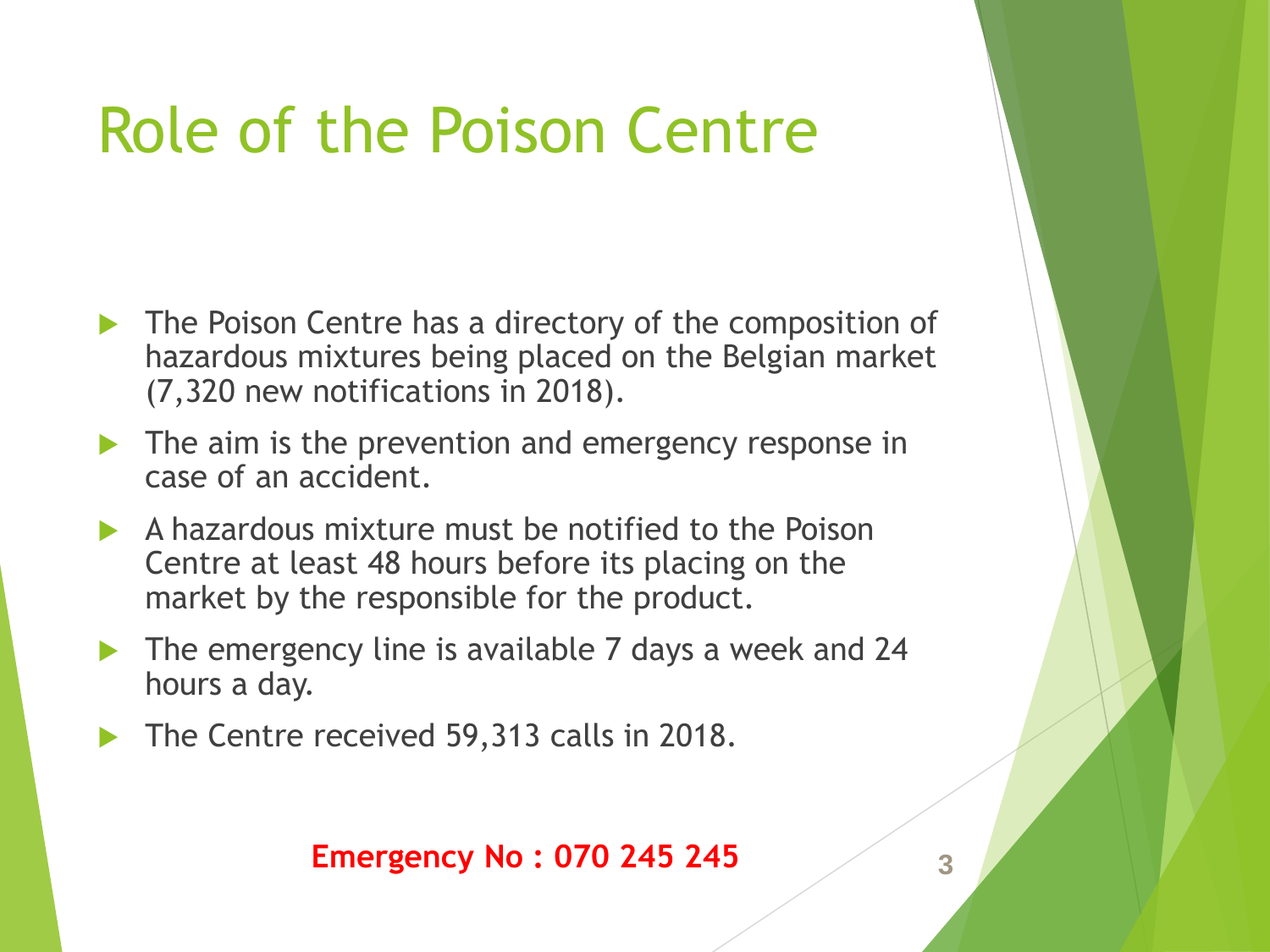### Who has to make a notification to the Poison Centre?

- **Importers and downstream users placing mixtures on the market have to submit relevant information to the BE Poison Centre allowing them to formulate emergency health response (art. 45 of CLP).**
- Re-branders are considered as downstream users by the Belgian authorities.
- Re-branders must comply with the obligations under Article 45 and are legally liable for their notifications in Belgium.
	- In this way, BE disagrees with the interpretation of a DU as made by the Commission in its document CA\_22\_2019.
	- BE has submitted an introductory note explaining this point of view in the 'technical guidance on Annex VIII to CLP'.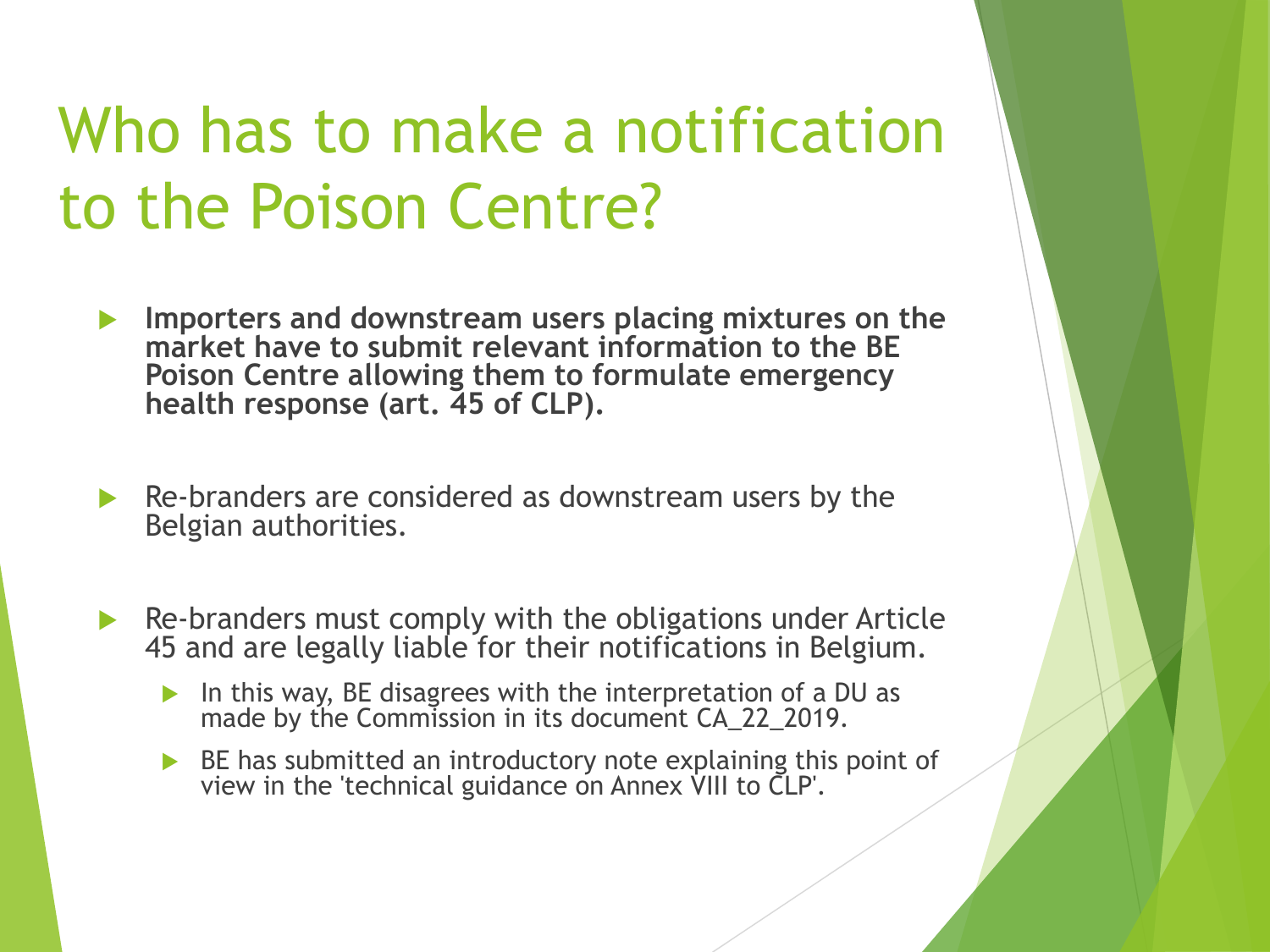### How to make a notification in Belgium?

 By using the Excel file available on the website of the Poison Centre:

[https://www.centreantipoisons.be/entreprise/comment-d-clarer](https://www.centreantipoisons.be/entreprise/comment-d-clarer-au-centre-antipoisons)au-centre-antipoisons

- As from 1 January 2021, you may alternatively choose to use the format available on the ECHA website.
- $\blacktriangleright$  In both cases, you should submit the declaration directly to the Belgian Poison Centre.
- $\triangleright$  Fees must be paid for notifications submitted to the BE Poison Centre.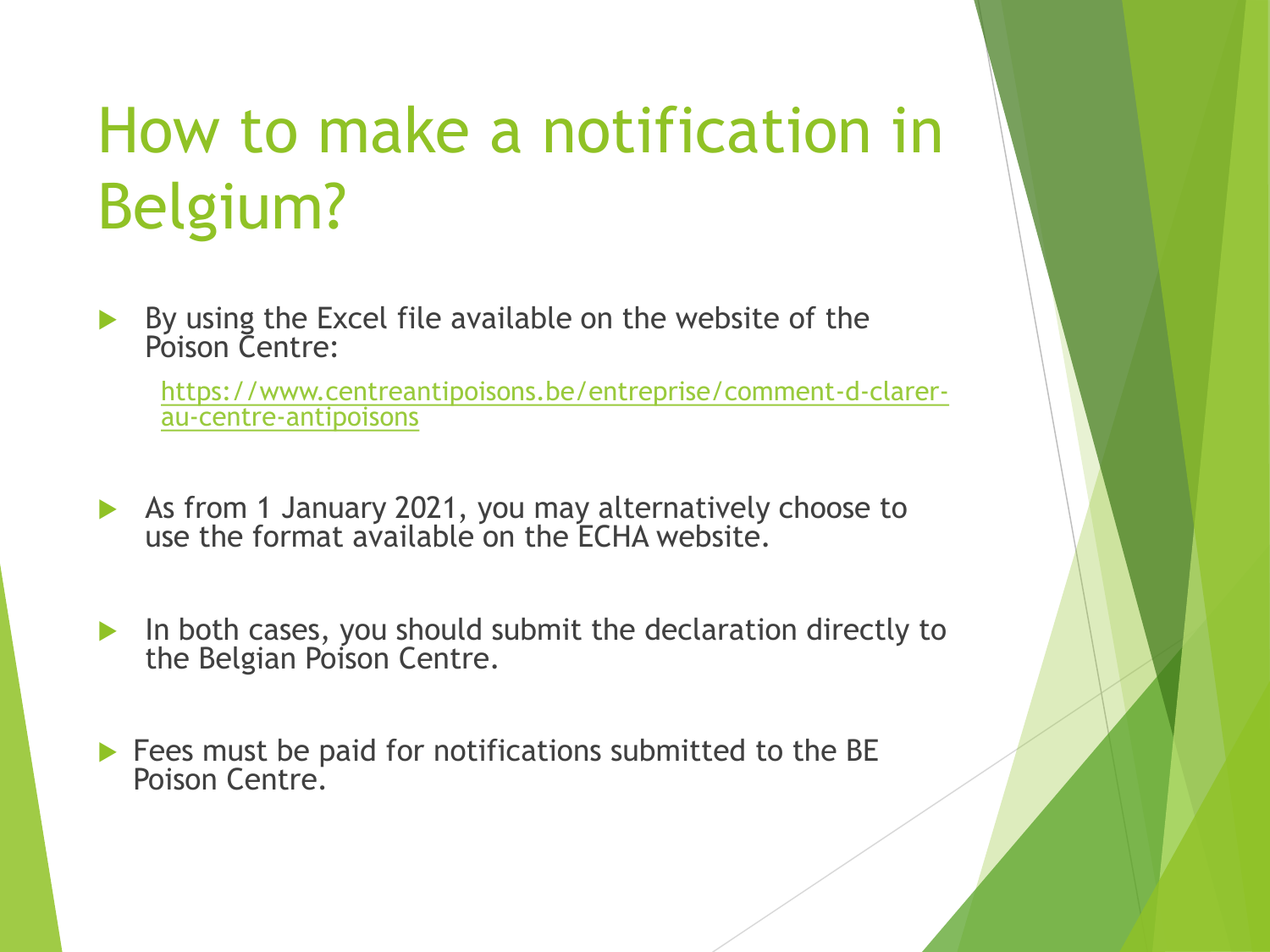### ECHA's PCN portal

- **IMPORTANT:** Notifications made through the ECHA portal CANNOT be read or processed by the Belgian Poison Centre before the 2nd quarter of 2020. Therefore, important information would not be registered in the database if using this portal for a notification.
- **ADVICE:** Until further notice, keep on using the present system in force for declarations to the Poison Centre for Belgium and the Great-Duchy of Luxemburg (spreadsheet & email).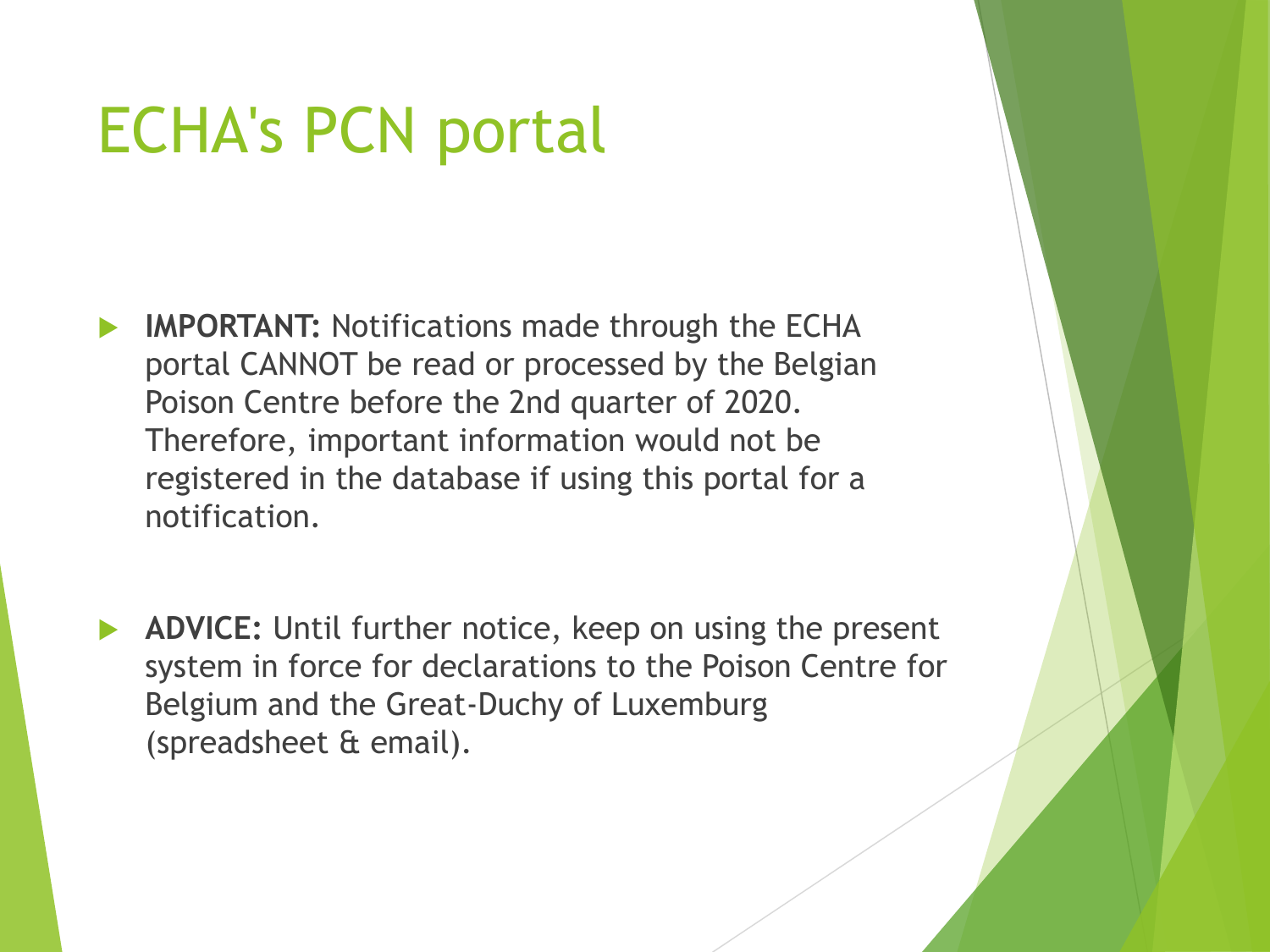### ECHA's PCN portal - eDelivery

- In the future, BE forecasts the possibility of a notification through the ECHA portal only with the eDelivery system.
- The BE Poison Centre shall keep its own database and shall make no connection with the ECHA database.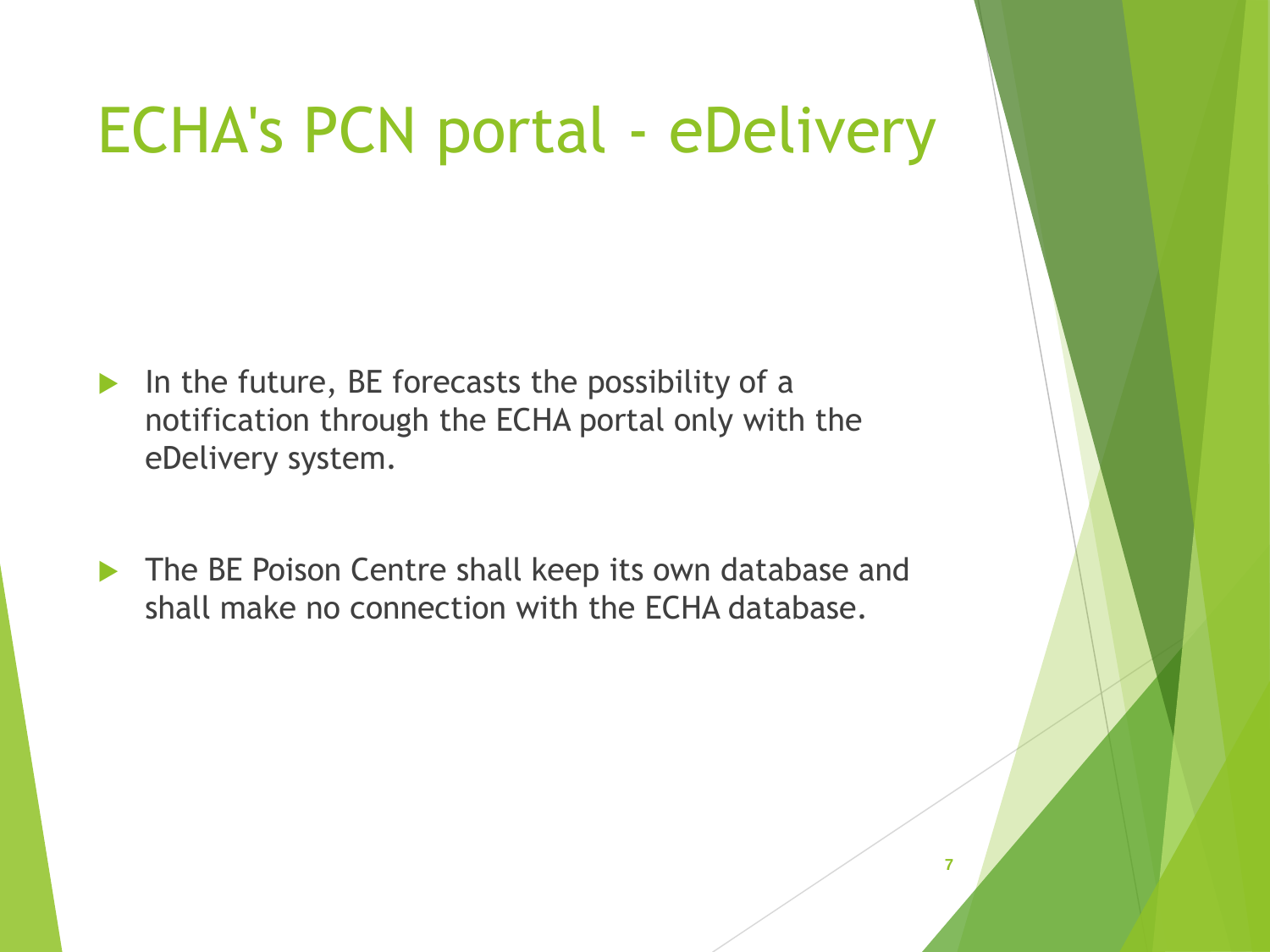### Toxicovigilance of Biocides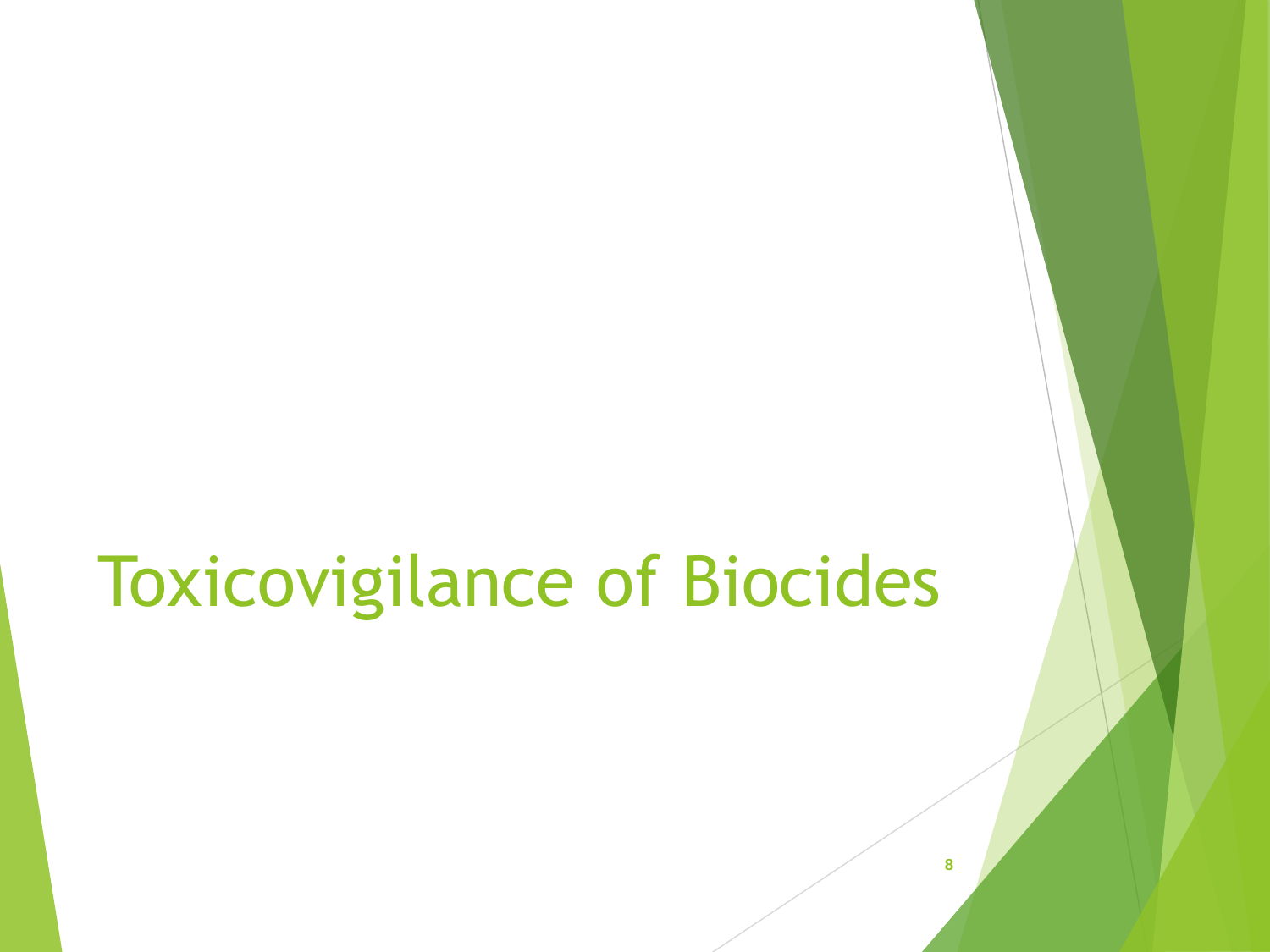- ▶ In 2018, the Poison Centre received 3,106 calls for biocides.
- 173 calls regarding 'Borderline Biocidal Products'
- 2,707 standard calls relating to real exposures
- 266 information requests
- Almost 90% of the exposures to biocides are accidental. This includes small scale and limited contacts of young children and animals with biocides, such as ant bait stations, for instance.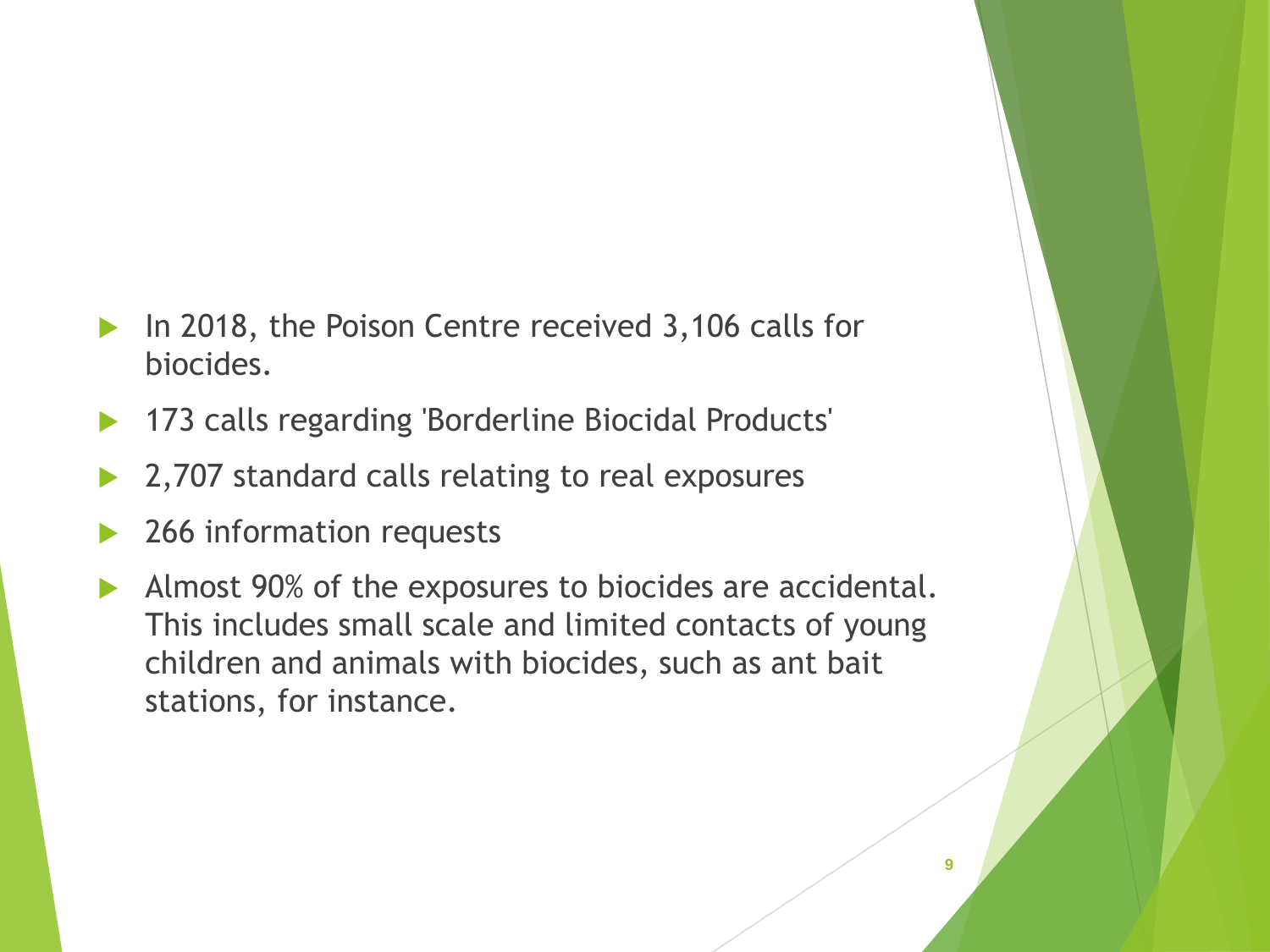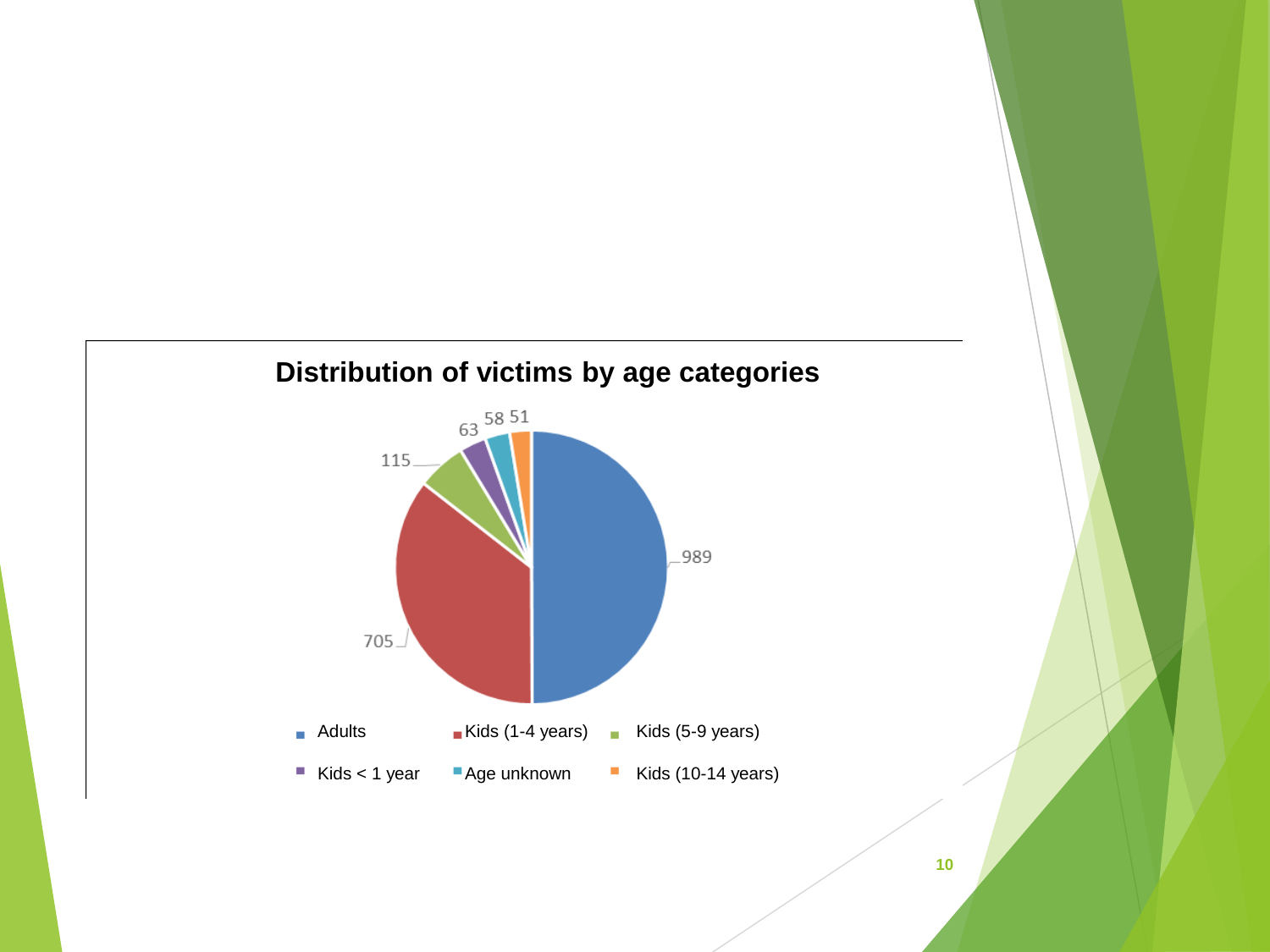### Ways of exposure - 2018

#### *Ways of exposure with adults*

| Way of<br>exposure      | #              | %     |
|-------------------------|----------------|-------|
| <b>Inhalation</b>       | 308            | 31.2% |
| <b>Oral</b>             | 293            | 29.6% |
| <b>Cutaneous</b>        | 153            | 15.5% |
| <b>Ocular</b>           | 143            | 14.5% |
| $> 1$ way               | 83             | 8.4%  |
| <b>Other</b>            | 3              | 0.3%  |
| Bite, sting,<br>scratch | $\overline{2}$ | 0.2%  |
| <b>Unknown</b>          | $\overline{2}$ | 0.2%  |
| <b>Rectal</b>           | 1              | 0.1%  |
| <b>Subcutaneous</b>     | 1              | 0.1%  |

**Ways of exposure with children**

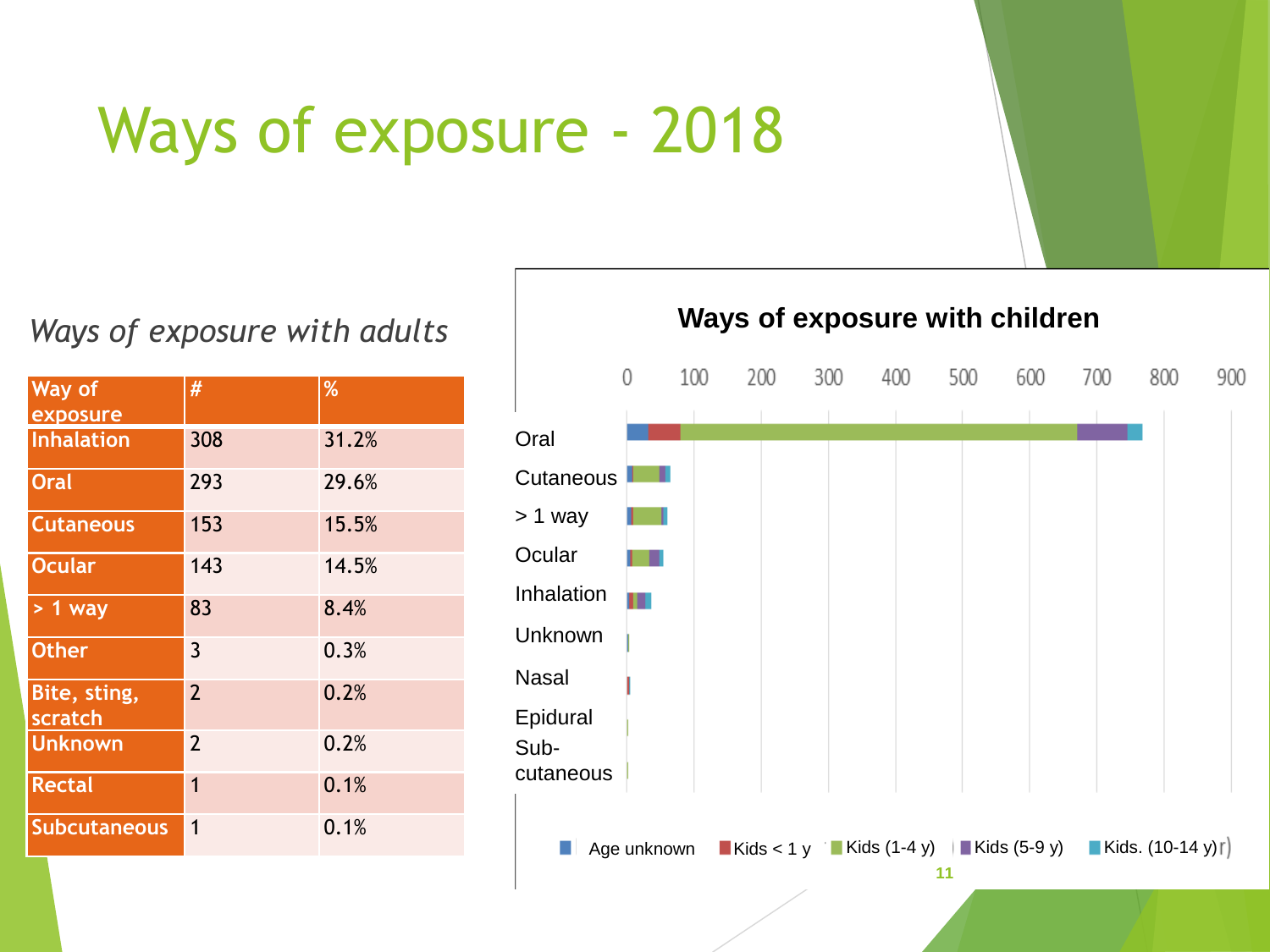| <b>Types of biocides causing</b><br>symptoms for calls involving<br>children                                        |             |  |
|---------------------------------------------------------------------------------------------------------------------|-------------|--|
| <b>Repellents and attractants (as biocide)</b>                                                                      | 20.65%      |  |
| Swimming pool/Sauna: chlorine disinfectant<br>(Biocide)                                                             | 18.84%      |  |
| Human hygiene (biocide)                                                                                             | 17.75%      |  |
| Insecticides, acaricides and products to<br>control other arthropods, excluding<br>products when used as pesticides | 17.03%      |  |
| Disinfectants and algaecides not intended<br>for direct application to humans or animals<br>(Biocide)               | 11.59%      |  |
| Rodenticides as biocide                                                                                             | 3.62%       |  |
| <b>Food and feed area (Biocide)</b>                                                                                 | 3.26%       |  |
| <b>Foreign biocides</b>                                                                                             | 3.26%       |  |
| <b>Construction material preservatives</b><br>(Biocide)                                                             | 2.54%       |  |
| <b>Wood preservatives (Biocide)</b>                                                                                 | 1.09%<br>12 |  |
| <b>Veterinary hygiene (Biocide)</b>                                                                                 | 0.36%       |  |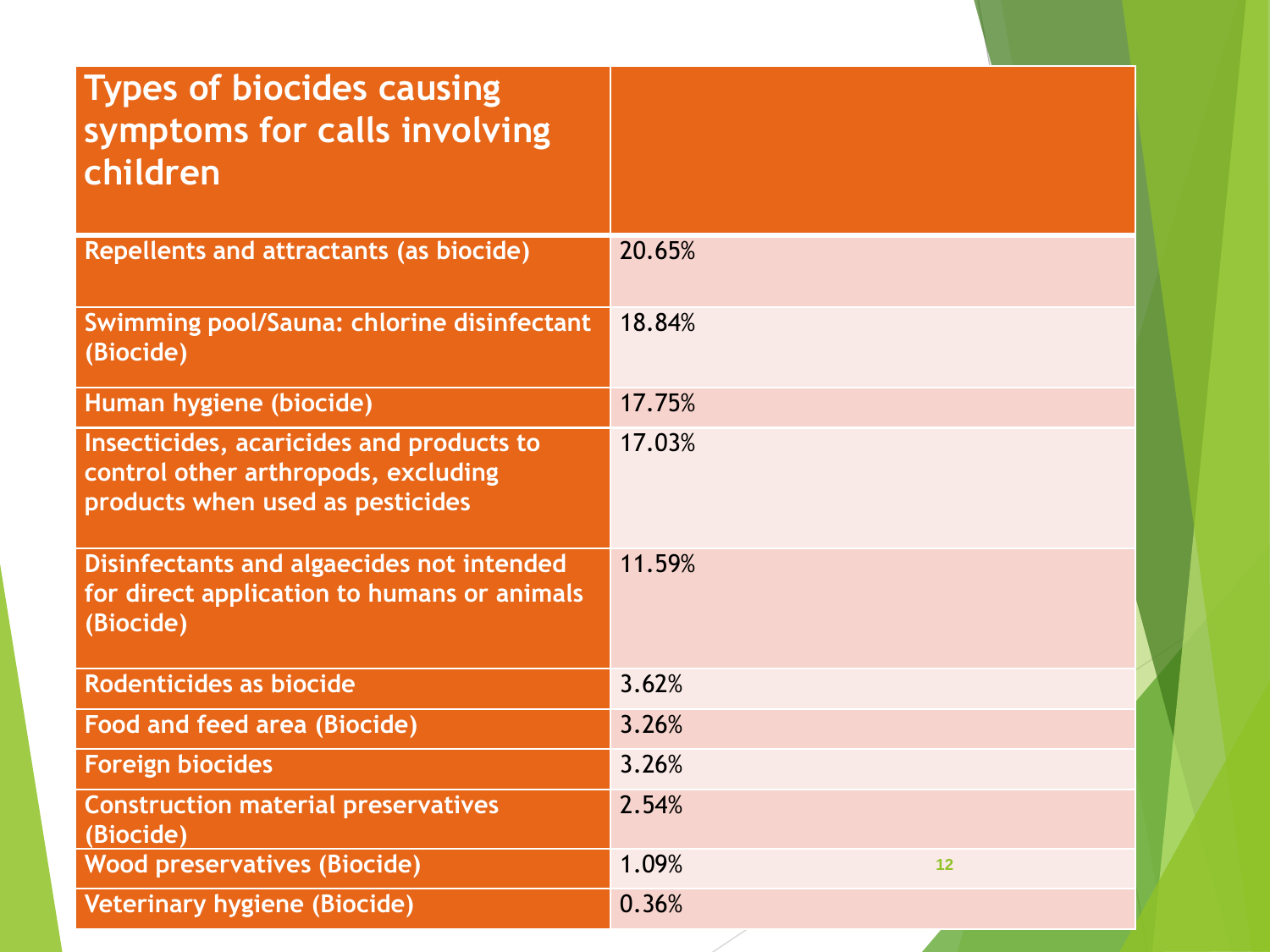#### *Distribution of biocides by type for all victims together*

| <b>Type</b>      | <b>Name</b>                                          | Number of               | % of             |
|------------------|------------------------------------------------------|-------------------------|------------------|
|                  |                                                      | different               | <b>different</b> |
|                  |                                                      | agents                  | agents           |
| <b>PT 14</b>     | Rodenticides as biocide                              | 780                     | 28,69%           |
| <b>PT 18</b>     | Insecticides, acaricides and products to             | 738                     | 27,14%           |
|                  | control other arthropods, excluding                  |                         |                  |
|                  | products when used as pesticides                     |                         |                  |
| <b>PT 2</b>      | Disinfectants and algaecides not intended 469        |                         | 17,25%           |
|                  | for direct application to humans or                  |                         |                  |
|                  | animals (Biocide)                                    |                         |                  |
| <b>PT 1</b>      | Human hygiene (biocide)                              | 323                     | 11,88%           |
| <b>PT 19</b>     | Repellents and attractants (as biocide)              | 254                     | 9,34%            |
| <b>PT 4</b>      | Food and feed area (Biocide)                         | 101                     | 3,71%            |
| <b>PT 8</b>      | <b>Wood preservatives (Biocide)</b>                  | 71                      | 2,61%            |
| <b>PT 10</b>     | <b>Construction material preservatives</b>           | 59                      | 2,17%            |
|                  | (Biocide)                                            |                         |                  |
| Foreign          | Foreign biocides                                     | 48                      | 1,77%            |
| biocide          |                                                      |                         |                  |
| <b>PT 3</b>      | Veterinary hygiene (Biocide)                         | 10                      | 0,37%            |
| <b>PT 11</b>     | Preservatives for liquid-cooling and                 | 9                       | 0,33%            |
|                  | processing systems (Biocide)                         |                         |                  |
| <b>Biocide -</b> |                                                      | 8                       | 0,29%            |
| Inot             |                                                      |                         |                  |
| specified        |                                                      |                         |                  |
| <b>PT 12</b>     | Slimicides (Biocide)                                 | 6                       | 0,22%            |
| <b>PT 21</b>     | Antifouling products (Biocide)                       | $\overline{2}$          | 0,07%            |
| <b>PT 5</b>      | Drinking water disinfectants (Biocide)               | $\overline{\mathbf{c}}$ | 0,07%            |
| <b>PT 6</b>      | Preservatives for products during storage 2          |                         | 0,07%            |
| <b>PT 13</b>     | Working or cutting fluid preservatives <sup>13</sup> | $\overline{2}$          | 0,07%            |
| <b>PT 22</b>     | <b>Embalming and taxidermist fluids</b>              |                         | 0,04%            |
| <b>Total</b>     |                                                      | 2.719                   | 100%             |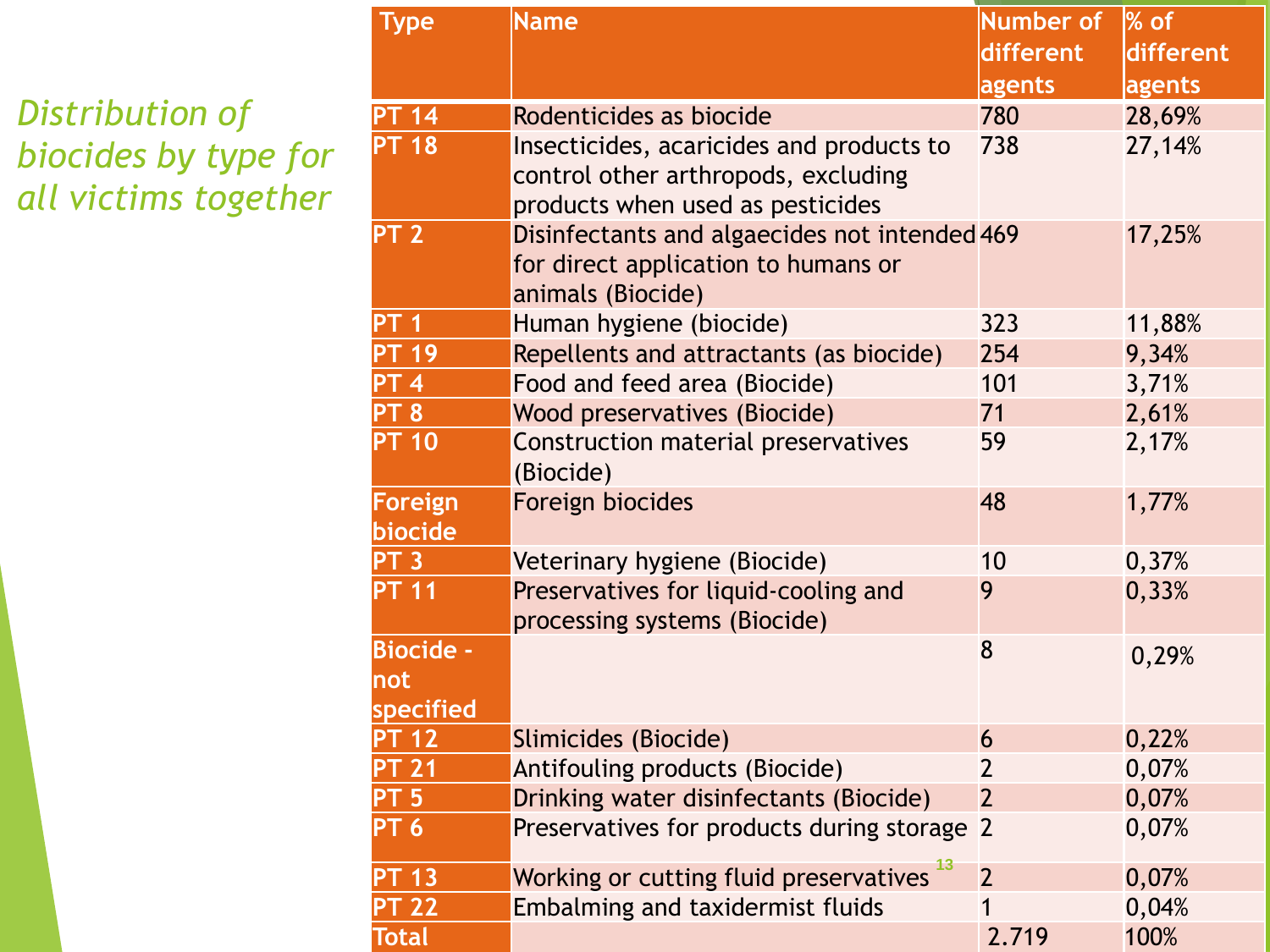#### *Distribution of active substances for Type 14: Rodenticides (2018)*

Rodenticides based on anticoagulants remain the major group with difenacoum as the main representative (31.06%). However, alpha-chloralose has started increasing since its detection in 2016.

| <b>Active substance</b> | #              | $\%$    |
|-------------------------|----------------|---------|
| Difenacoum              | 246            | 31,06%  |
| Raticide (unknown)      | 242            | 30,56%  |
| Chloralose              | 97             | 12,25%  |
| <b>Brodifacoum</b>      | 89             | 11,24%  |
| <b>Bromadiolone</b>     | 38             | 4,80%   |
| <b>Difethialone</b>     | 27             | 3,41%   |
| Flocoumafen             | 18             | 2,27%   |
| Raticide anticoagulants | 11             | 1,39%   |
| Coumatetralyl           | 9              | 1,14%   |
| Bromadiolone-           | 7              | 0,88%   |
| difenacoum              |                |         |
| Phosphine               | $\overline{2}$ | 0,25%   |
| Corn cob powder         | $\overline{2}$ | 0,25%   |
| Warfarin                | 1              | 0,13%   |
| Chlorophacinone         | 1              | 0,13%   |
| <b>Bromethalin</b>      | 1              | 0,13%   |
| Difenacoum-             | 1              | 0,13%   |
| brodifacoum             |                |         |
| Total                   | 792            | 100,00% |
|                         |                |         |

**14**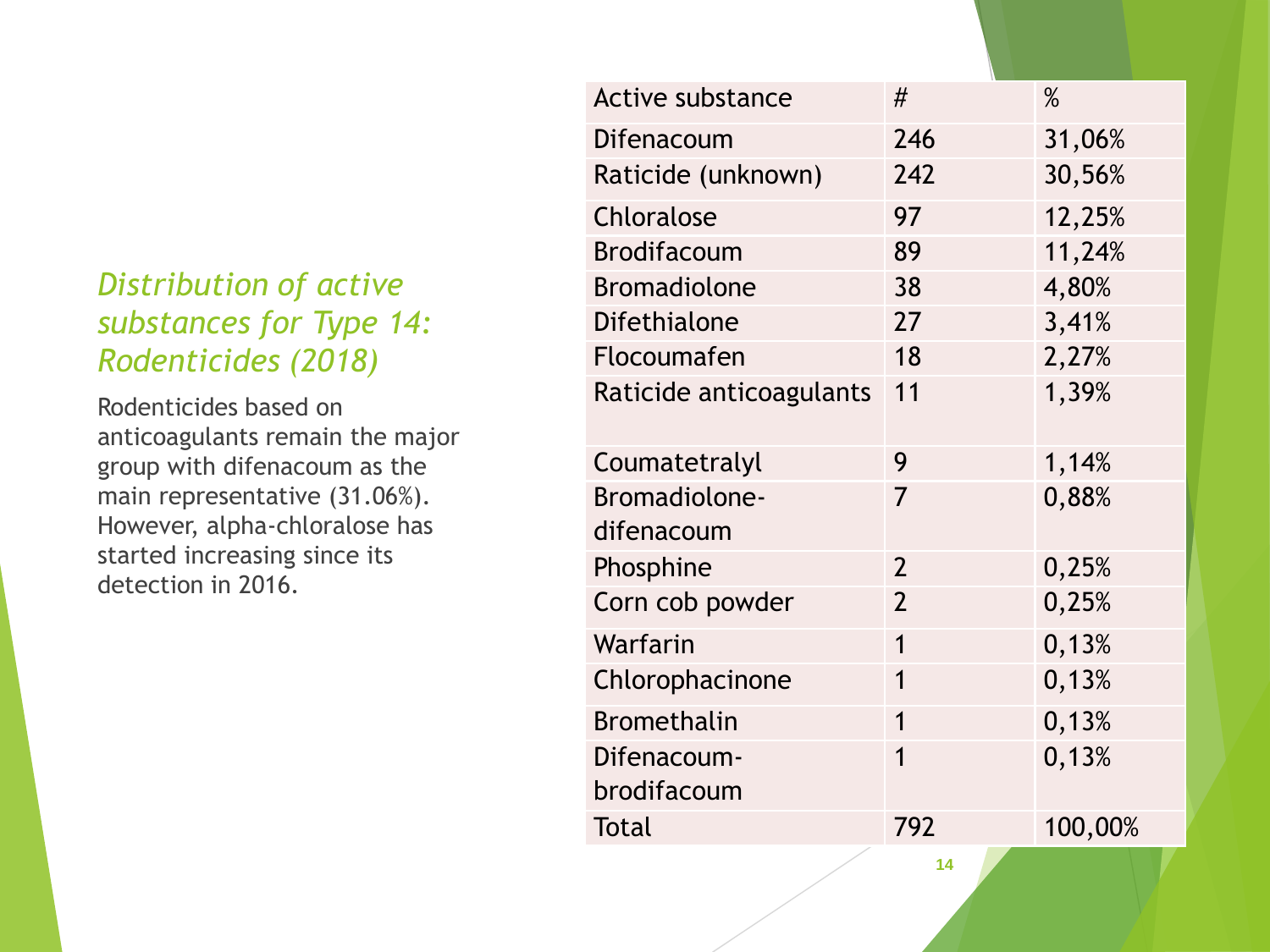*Distribution of active substances for Type 2: Disinfectants and algaecides not intended for direct application to humans or animals.* 

The great majority of exposures under this type of biocide are in relation with products containing chlorine (83.21%). A striking fact is the number of calls involving the use of chlorine in swimming-pools, where the exact name of the product is not known or impossible to ask for at the moment of the call. Such contacts are of course season-related and highly dependent on the weather.

| <b>Active substance</b>               | #              | $\%$    |
|---------------------------------------|----------------|---------|
| Swimming-pool chlorine                | 166            | 42.24%  |
| Natrium hypochlorite                  | 144            | 36.64%  |
| Quaternary ammonium                   | 31             | 7.89%   |
| <b>Troclosene sodium</b>              | 8              | 2.04%   |
| Ethanol + isopropanol + quaternary    | 7              | 1.78%   |
| ammonium                              |                |         |
| Unknown                               | 7              | 1.78%   |
| Sodium dichloroisocyanurate dihydrate | 5              | 1.27%   |
|                                       |                |         |
| Chlorocresol                          | $\overline{4}$ | 1.02%   |
| Algaecide                             | $\overline{4}$ | 1.02%   |
| Symclosene                            | $\overline{4}$ | 1.02%   |
| Polyhexamethylenebiguanide +          | $\overline{4}$ | 1.02%   |
| quaternary ammonium                   |                |         |
| Laurylamine dipropylenediamine +      | 3              | 0.76%   |
| quaternary ammonium                   |                |         |
| Quaternary ammonium. + propan-1-ol    | $\overline{2}$ | 0.51%   |
|                                       |                |         |
| Quaternary ammonium. + peracetic      | 1              | 0.25%   |
| acid                                  |                |         |
| Quaternary ammonium. + laurylamine    | 1              | 0.25%   |
| dipropylenediamine + 2-               |                |         |
| phenoxyethanol                        |                |         |
| Hydrogen peroxide<br>15               | 1              | 0.25%   |
| Propanol + isopropanol                | 1              | 0.25%   |
| <b>Total</b>                          | 393            | 100.00% |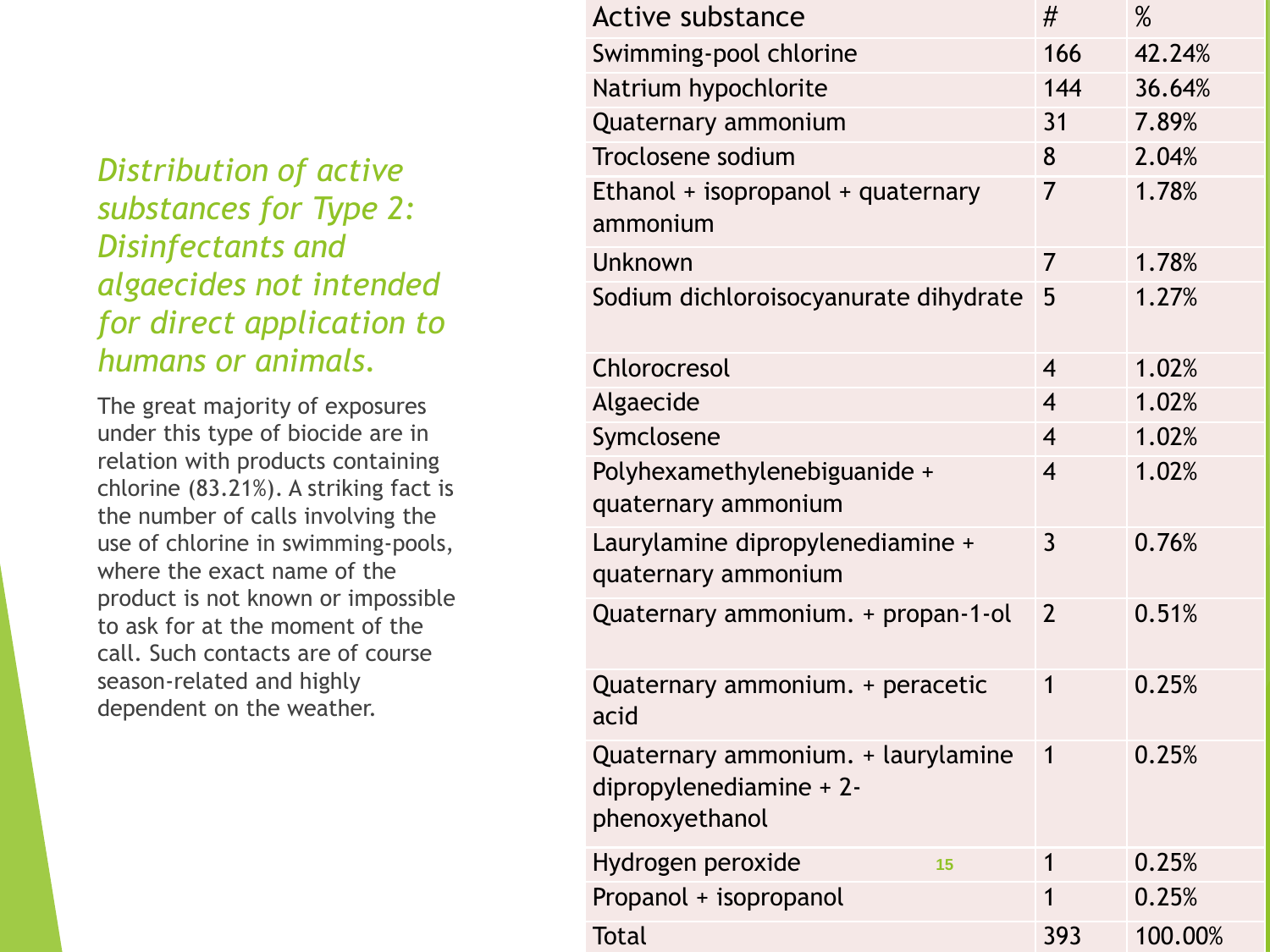## Practical recommendations for labelling